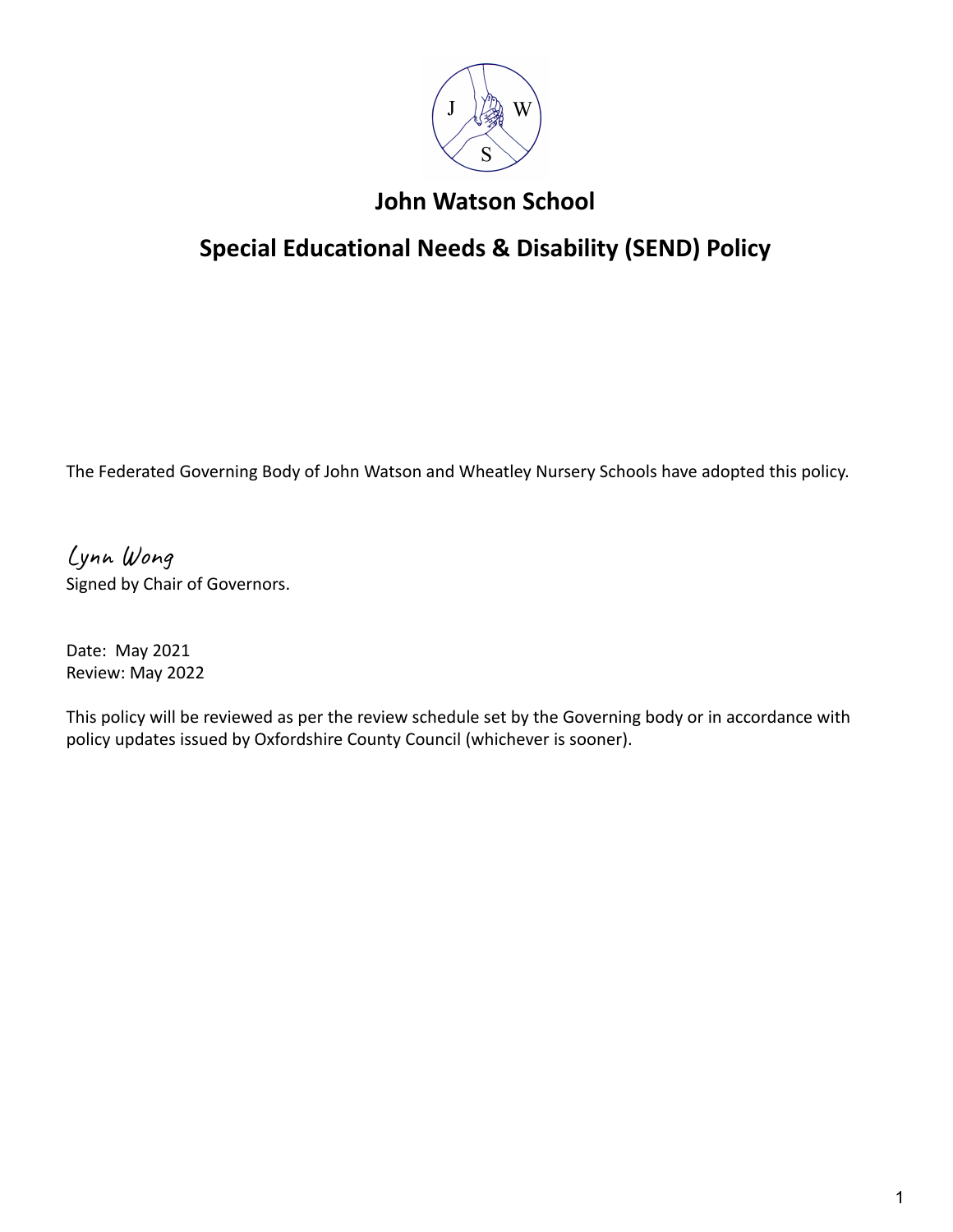A child or young person has special educational needs and disabilities if they have a learning difficulty and/or a disability that means they need special health and education support, we shorten this to SEND.

The SEND Code of [Practice](https://www.gov.uk/government/uploads/system/uploads/attachment_data/file/398815/SEND_Code_of_Practice_January_2015.pdf) 2014 and the [Children](http://www.legislation.gov.uk/ukpga/2014/6/contents/enacted) and Families Act 2014 gives guidance to health and social care, education and local authorities to make sure that children and young people with SEND are properly supported.

This policy was reviewed in April 2021 to better reflect our Core Values**.**



**SLICE** drives the work of the school.

Our aim is to empower each child to live a fulfilling life as independently as possible.

All students are working on Individual Learning Plan targets that are aligned with their Education, Health and Care plan and our core values to ensure that all learning is relevant, motivating and supports the independence of individuals with the aim of ensuring that all can integrate into their chosen communities.

# **Statement of Intent**

This SEND Policy will be implemented in accordance with Oxfordshire County Council policies and aligned with the Government's current SEND Code of Practice (Revised 2020). The policy is mindful of the inclusion process, adhering closely to three key principles

- Setting suitable learning challenges for all students
- Responding to students' diverse learning needs
- Overcoming potential barriers to learning

John Watson School is primarily for learners with Profound or Severe Learning Difficulties from 2 - 19 years. We believe that every one of our students have individual and unique strengths and needs.

The school supports and encourages active liaison with our partner schools, Wheatley Nursery School, Wheatley CE Primary School and Wheatley Park School. We aim to maintain and extend the school's culture, policies and practices of inclusion, for all students and to engender a sense of community and belonging.

SEND in John Watson School is a shared responsibility between school, parents/carers and external agencies.

In John Watson School we aim to support students to reach their maximum potential through access to a curriculum and resources tailored to their strengths and needs.

In particular we aim:

- To enable each student to experience success
- To promote the development of self-confidence and self esteem
- To provide each student with access to a broad and balanced curriculum which meets their specific needs
- To create a learning experience which encourages the growth of positive attitudes to learning and supports students in using strategies to reduce barriers to learning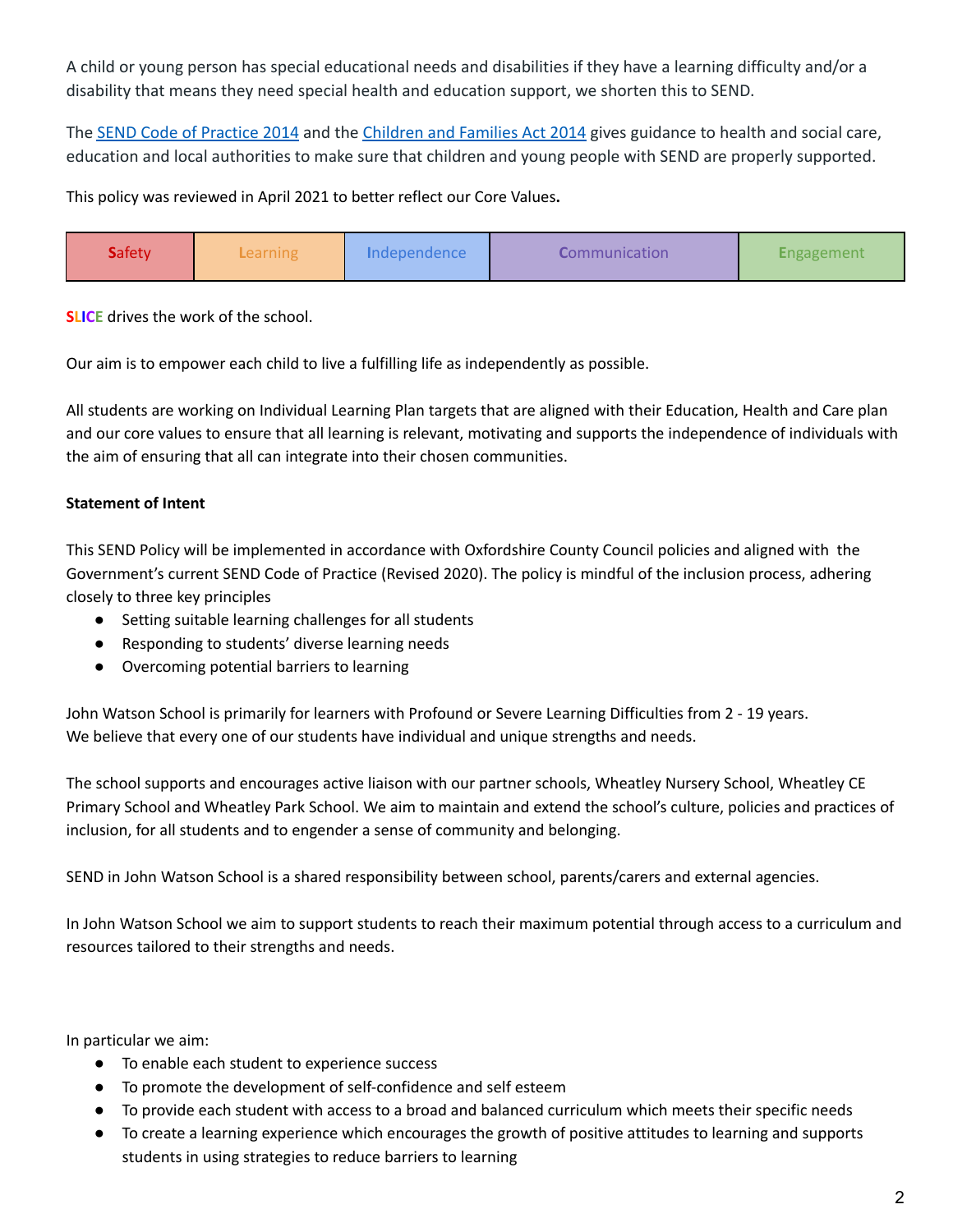- To provide equal opportunities for all students to have access to our school's provision, as appropriate to their needs
- To work with parents and carers in planning for their child's educational pathway
- To engage with professionals and support services in order to meet all students' needs
- To ensure that all staff are meeting their responsibilities within their identified roles

# **Working Parents/carers and families**

Developing and maintaining an effective parent partnership is a key part of our school ethos. Parents will be consulted regarding their child's special needs and will be informed about how their child is getting on through daily home school diaries, email or phone calls home; parent consultation evenings; and Annual Teacher Reports.

The school will:

- Seek parental permission before referral to outside agencies
- Share Individual Therapy Targets (ITTs) which are set alongside therapists, with parents and students (as appropriate)
- Ensure parents sign ITTs and targets to demonstrate evidence of this process
- Use the home / school online communication system (Google Classroom) as an informal method of communication, as agreed between parties
- Make the SENCO available for individual parental appointments if required
- Encourage parents to fulfill their responsibilities including:
	- Communicating regularly, alerting school to any concerns
	- Fulfilling any obligations under home/school agreements, including home learning
	- Supporting their child in partnership with school and other agencies/professionals

We have a well developed website where we post a wide range of information about the school. We also have a fortnightly newsletter as well as encouraging families to contribute to the school and complete questionnaires to feedback about aspects of the school's provision.

If there are any concerns with regards to the education we are offering or any other aspect of the school, then we would encourage families to contact the class teacher in the first instance, but if this is not appropriate then the Headteacher is always available for arranged appointments. A copy of the school's Complaints Policy is available on the website.

# **Student Voice**

At John Watson school we believe that every learner has the right to be heard and to contribute wherever possible, towards decisions in their learning. Students are supported to make choices in line with their level of understanding and development. They are encouraged to participate in education reviews to know that their views matters.

We have a very well developed School Council which provides the students with a forum within which to discuss the school and feedback to the Senior Leadership Team, in order to influence the school and its development. We have a very strong culture of mutual respect and respect for the wider school environment and have well developed systems in place to support pupils who are experiencing emotional and/or behavioural difficulties, whether this be on a temporary or longer term basis. This is addressed systematically through the PSHE part of the curriculum, but also incidentally through the way both staff and pupils conduct themselves in line with Family Links. Where we judge that a pupil's needs are beyond our own specialist knowledge, we have good links with local specialist services and are able to use these to support our work.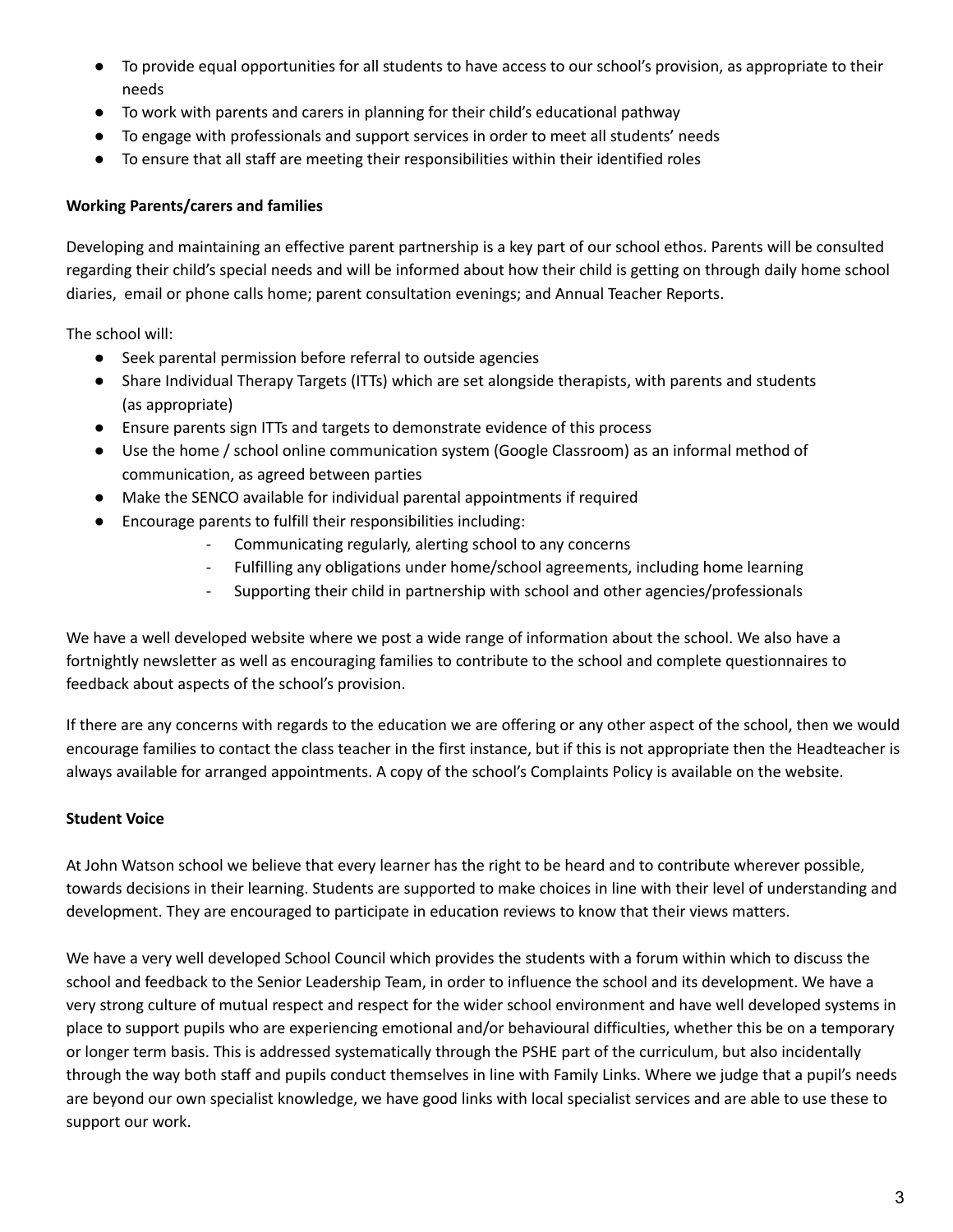#### **SEN resources**

Our resources are allocated through the Local Authority and thus provide teaching and support staff, buildings and equipment for the students. Teachers provide a differentiated curriculum for their students and any additional needs are provided for according to those listed in the EHC Plan. This may take the form of additional help from support staff, teacher time, materials or specific pieces of equipment. These are resourced through the School's SEN budget. The school is committed to providing appropriate equipment and equal access to high quality learning experiences which support the needs of each individual student.

#### **SEN Personnel and Staffing**

All staff have thorough induction training followed by ongoing professional development opportunities throughout the year, both formally and informally. The skills and knowledge of the staff at John Watson is exceptionally well developed in the area of learning disabilities and is supplemented by additional support in the areas of teaching, Speech and Language Therapy, Physiotherapy and Occupational Therapy.

At John Watson School we work closely with external professionals and services, including:

- Clinical Nurse Specialists (CNS)
- Speech and Language Therapists (SLT)
- Physiotherapists (PT)
- Occupational Therapists (OT)
- The Sensory Impairment Service (SENSS)
- Educational Psychologists (EP)
- Social Services (SS)
- Learning Difficulties Child & Adolescent Mental Health Services (LDCAMHS)
- The Behaviour Support Service (BSS)
- Riding for the Disabled (RDA)

We collaborate with Speech Therapists, Occupational Therapists and Physiotherapists to set and review Individualised Therapy Targets that inform part Individual Learning Plans. These targets are assessed, reviewed and recorded at regular intervals (usually 3 times a year) between school and therapy services.

#### **Assessment and Review**

At John Watson School we aim to embed positive behaviour for learning so that students are empowered in maximising their learning opportunities. This is in line with our Assessment, Recording and Reporting and Marking and Feedback policies.

#### **Evaluating effectiveness and reviewing student progress**

All students at John Watson School have an [Education,](https://docs.google.com/a/johnwatsonschool.org/file/d/0Byv-H1CsJ67Va041UkV4azRQS1k/edit) Health and Social Care Plan.

Students in transition years (Y6, Y9, Y11, Y14) have a review in the autumn term, in order to support a smooth transition. The bulk of our Annual Reviews are held in the spring term, reviewing student targets and setting new targets for the following year. This presents an opportunity for parents/carers to meet with the class teacher, senior leaders and other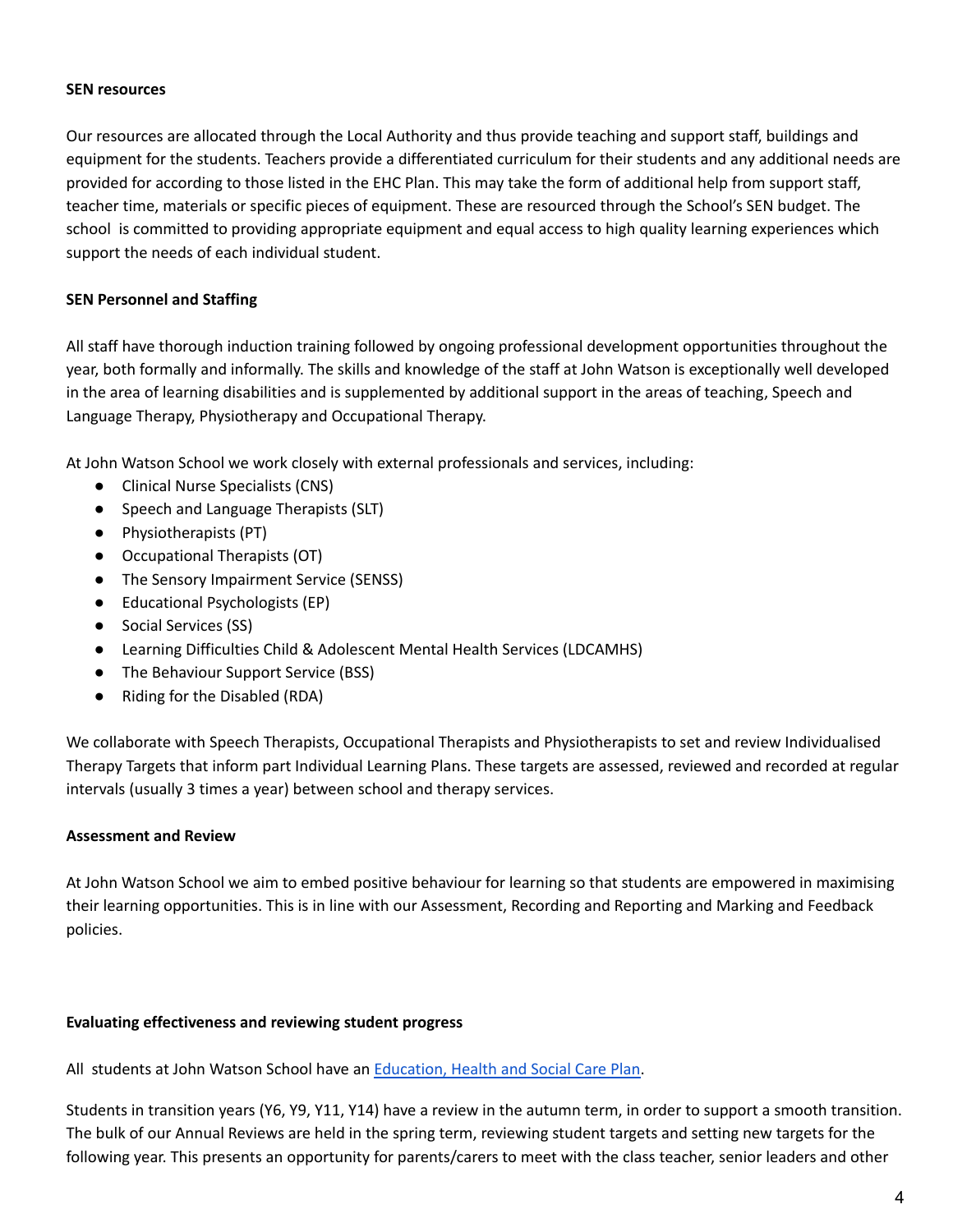professionals to discuss their child's progress. Normally this is a face to face meeting, and the expectation is that some Primary pupils and most Secondary Students will attend part of the meeting, this will depend on the individual's ability to cope with this expectation. During the pandemic, social distancing measures have been implemented so this has been carried out remotely over a video conference call.

At JWS we work hard to ensure that we are highly reflective, being relentless in its pursuit of excellence. In order to help achieve this we set detailed individual targets for every child (Individual Learning Plans) which are monitored on an ongoing basis. These targets and the EHCP targets are reviewed at every Annual Review.

All targets are set based on the evidence of thorough assessment and, where required, advice from Faculty Leaders, the Senior Leadership team and from other professionals.

Senior Leaders and faculty leaders monitor the effectiveness of the delivery of specific lessons and oversee the curriculum. The senior leadership team undertake frequent learning walks. This monitoring is used to ensure a consistently good offer of education for all students.

The headteacher, leaders and teachers communicate progress to students, parents, staff and the Governing Body, as well as informing the School Improvement Plan and Strategic Priorities. In addition to this we have weekly team meetings, and Professional Development meetings for all teachers, weekly Senior Leadership Team meetings, daily diary entries, termly phone calls home, parents evenings and open mornings or sharing / end of term assemblies.

# **Admission Arrangements**

Except in exceptional circumstances, such as children coming from overseas, students must have an EHC Plan in place, since this is a legal requirement for special school attendance. As a maintained community special school, Oxfordshire Local Authority is the admissions authority. Admission requests are generally made by mainstream schools or academies via the Local Authority, or in some cases by parents directly. When there are no Pandemic restrictions, parents and carers who have indicated an interest in taking up a pupil pace, are welcome to book an appointment to visit for a tour of the relevant part of the school. At particularly busy times in the year, parents may be offered access to open mornings or alternative arrangements to individual tours. Once a place has been confirmed, we work closely with the referring schools or academy to make transition arrangements that will be most suitable.

# **Accessibility**

The Local Authority allocates funding to the school in recognition of the need to provide specialist equipment and teaching materials. John Watson School seeks to ensure that a high staff to learner ratio allows mixed ability groups to function, offering all students a fair allocation of staff time and access to appropriate classroom resources.

The school takes into consideration the range of needs of the students within the school, ensuring that all students have access to the specialist equipment that they require, alongside appropriate wheelchair accessibility.

The school opens its premises for termly Wheelchair clinics and pediatric clinics in order to support all parents and students, to meet with professionals in an environment where the child feels safe and secure. There is a sensory room located in both the primary and secondary buildings.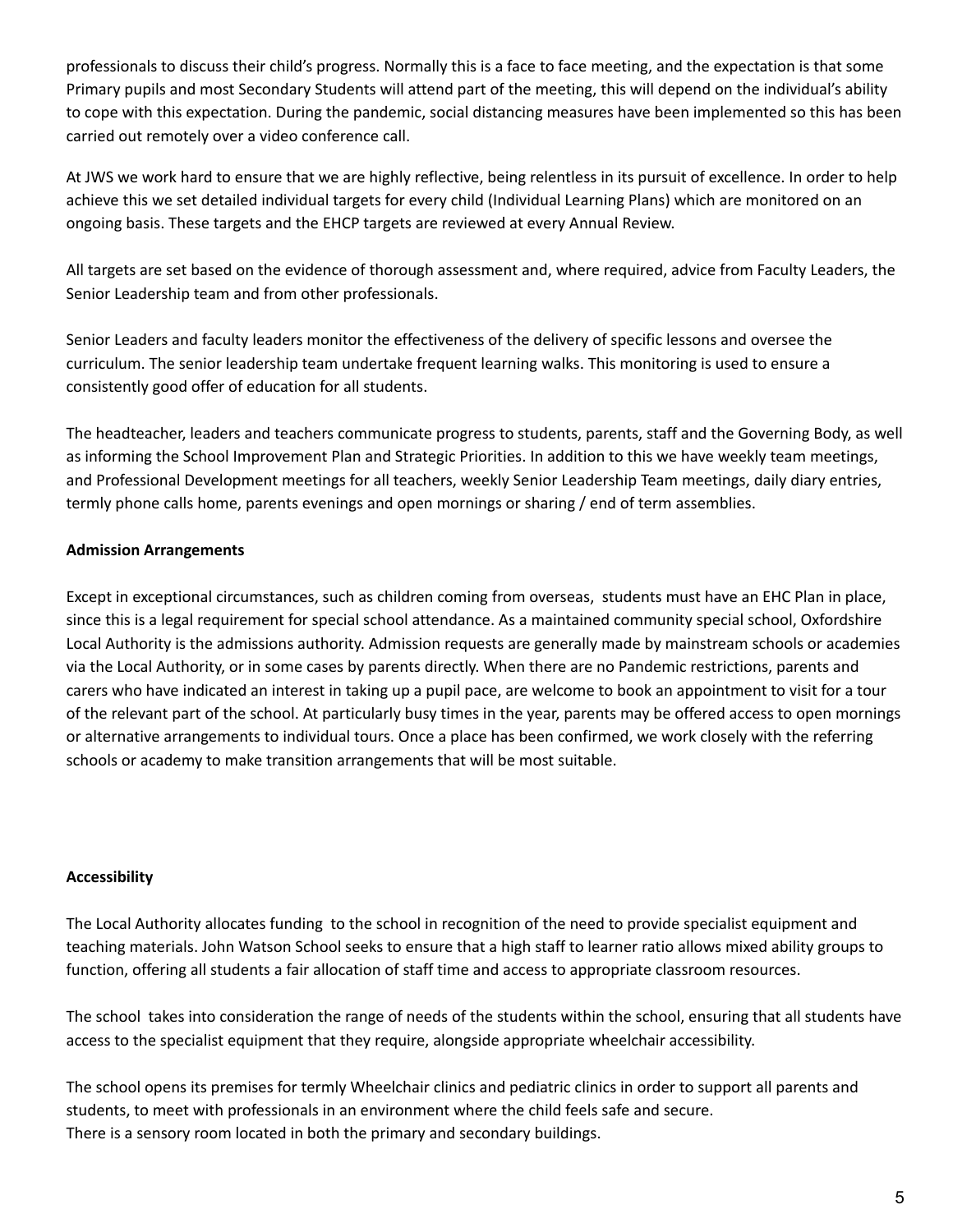John Watson School is accessible with lifts, ramps and adaptations having been made where required. The Primary site has stepped access to the KS2 provision and outdoor ramp access. Our provision is on split sites and on shared campuses. Much of the land does not lie under the school's control.

#### **Activities beyond the classroom**

At John Watson School students have access to shared user sites, having ample opportunities for inclusion, including music, sport and shared assemblies etc.. JWS also have strong links with the local community, arranging frequent trips to the village, making use of the community spaces such as the recreation grounds, local farms, shops, churches and groups run by charity organisations.. Sixth Form students have the opportunity to take part in Work Shadowing activities and to experience a range of leisure activities such as visiting the library, swimming and shopping.

We enrich the curriculum with a range of experience days such as rowing, inviting Petting Zoos to school, Science and Art days as well as having frequent and ongoing Music sessions in school. JWS is closely affiliated with Music for Autism.

JWS also have a partnership with Pets as Therapy, having regular visits by therapy dogs. A group of students, who benefit from it as outlined in their EHCPs, go riding (RDA) and all KS2 students take part in swimming lessons.

#### **Transitions to JWS or a new setting/college**

In advance of starting at the school the pupils and their families are encouraged to visit and where appropriate spend time in the class group they will be joining. Some pupils may require a phased entry to the school and we work in partnership with families to ensure that every pupil gets the best start to their time at JWS.

With regard to transition beyond school, we participate in Transition Reviews, working with families to ensure a bespoke transition plan is in place for their child. We also encourage providers to come into school to meet the student and work in partnership with them and the teacher to ensure that the transition goes as smoothly as possible.

#### **General Information**

Stephen Passey is the John Watson School SENCO (Special Educational Needs Coordinator)

James Keeley (Parent Governor) is the link Governor for SEND

In his role as SEND governor he monitors the quality of our provision in relation to our multi professional working, admissions, transition, the Annual Review cycle, our provision of Education Health Care Plans and the pertinent legislative framework.

# **This policy links to the [Supporting](http://www.johnwatsonschool.org/wp-content/uploads/jwatsonscans@gmail.com_20201208_124801.pdf) pupils with medical conditions policy**

More information can be found on our website www.j[ohnwatsonschool.org.](http://www.johnwatsonschool.org/)

If you require further information then please contact the school directly on 01865 452725 or office@johnwatsonschool.org.

If your concern is about the safety of a child, then you should contact the school's Designated Safeguarding Lead (Karen Fourie - Deputy Headteacher) or any member of the school's Senior Leadership Team.

If you would like to book a visit to see the school then please enquire to arrange a mutually convenient time.